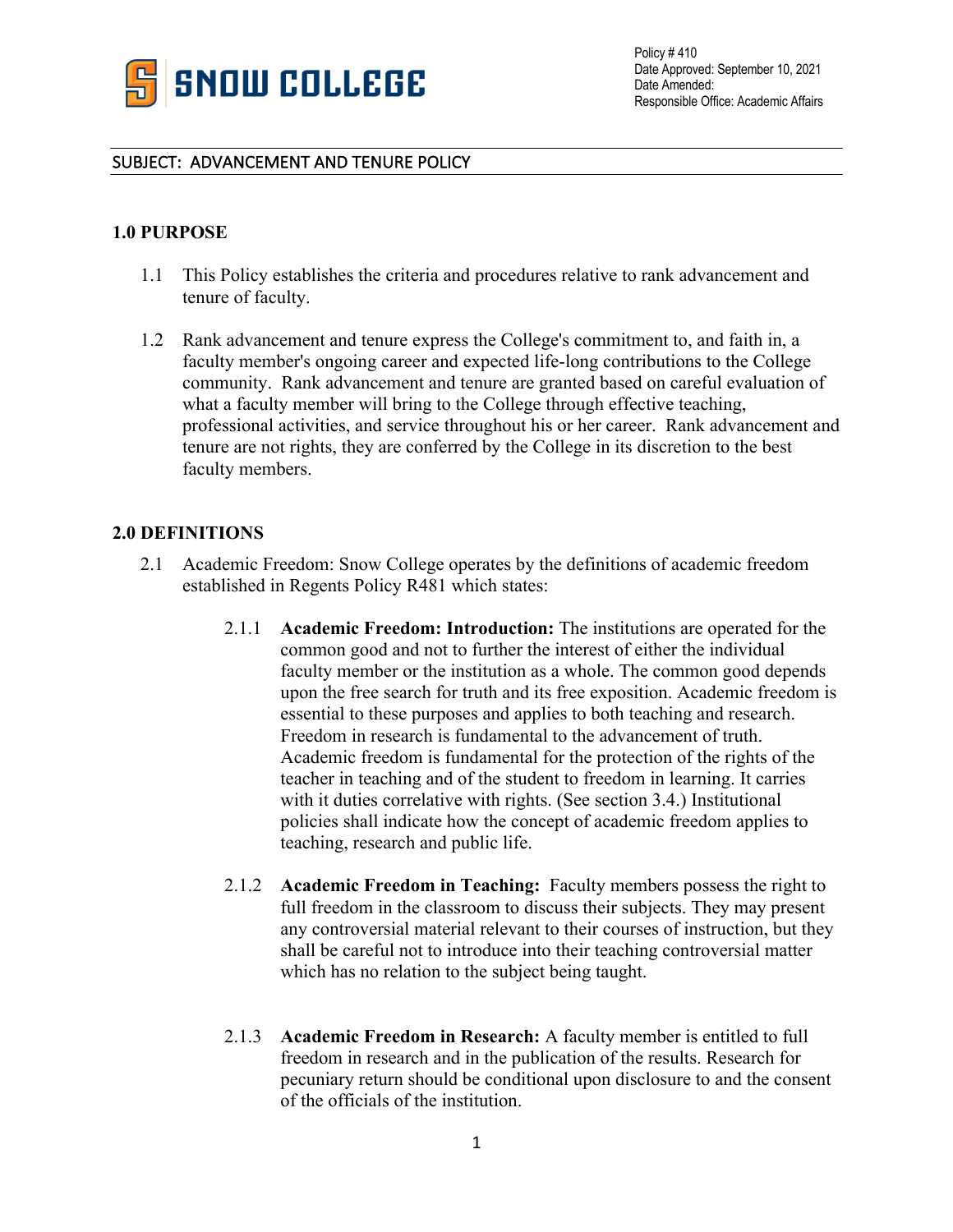

- 2.1.4 **Academic Freedom in Public Life:** A college or university faculty member is a citizen, a member of a learned profession, and an officer of an educational institution. When the faculty member speaks or writes as a citizen, he/she should be free from institutional censorship or discipline, but the faculty member's special position in the community imposes special obligations. As a person of learning and an education officer, the faculty member should remember that the public may judge his/her profession and institution by his/her utterances. Hence the faculty member should at all times strive to be accurate, should exercise appropriate restraint, should show respect for others, and should make every effort to indicate that he/she is not speaking for the institution.
- 2.2 Acton Plan for Faculty (APF): A plan put in place for a faculty member when reviews by dean, chair, Faculty Evaluation Team (FET), or ATC indicate that significant improvement is needed in one or more areas.
- 2.3 Advancement and Tenure Committee (ATC). The ATC is a standing committee of the Faculty Senate. It is comprised of faculty representatives from each academic division and one member of the Faculty Senate. The ATC reviews candidates for rank advancement and tenure, using the procedures set forth in this document and makes recommendations for or against rank advancement and/or tenure to the President of the College.
- 2.4 Candidate: A faculty member being evaluated for tenure or rank advancement.
- 2.5 Faculty Development Plan: A plan that individual faculty members create that addresses their responsibilities in regard to teaching, service, and professionalism.
- 2.6 Faculty Evaluation Team (FET): A team of faculty colleagues who evaluate individual faculty members in their path towards tenure and rank advancement. The FET recommends for or against rank advancement or tenure of individual faculty members.
- 2.7 Faculty member: A faculty member in this document refers to a faculty member who has been hired and is eligible for rank advancement and tenure at Snow College.
- 2.8 Memo of Understanding (MOU): The MOU is a document agreed to by an individual faculty member and the College and specifies responsibilities, both general and specific, in regards to the faculty member's employment at Snow College. Added responsibilities or a change of responsibilities may require an addendum to the MOU or the creation of a revised MOU.
- 2.9 Non-renewal: A decision that recommends (in the case of the ATC) or concludes (in the case of the President) that a faculty member's contract will not be renewed.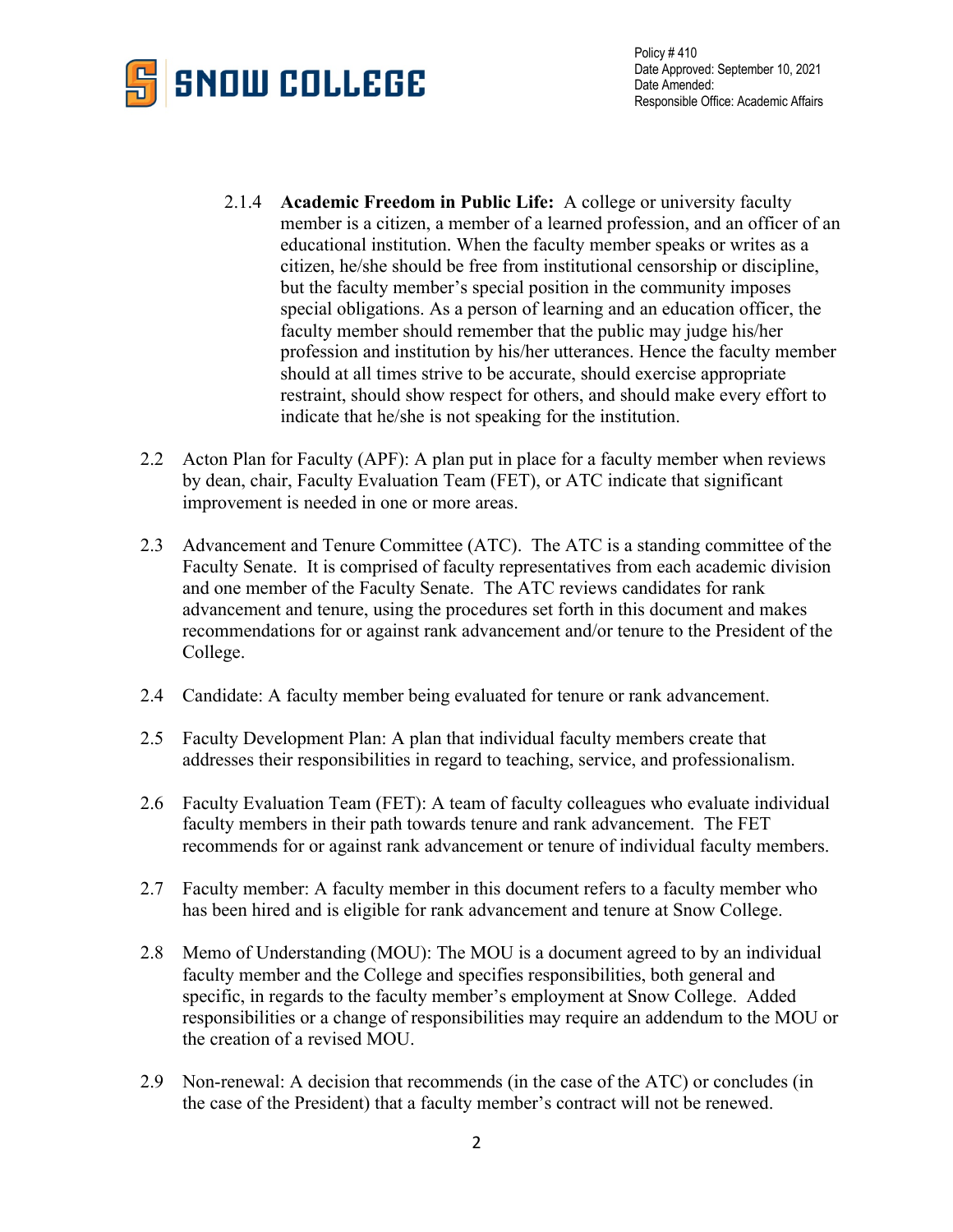

Normally, non-renewal occurs during pre-tenure years or at the time of final tenure review.

- 2.10 Professional development (activities): Those activities that a faculty member participates in regarding professional research, improving instructional skills, and engagement in a relevant academic area of training.
- 2.11 Professionalism: The ethical, moral, collegial and professional behavior in which a faculty member is expected to conduct themselves around students, staff and faculty colleagues.
- 2.12 Rank Advancement: Upon beginning service at Snow College, faculty members are assigned the academic rank of instructor or assistant professor. Faculty members who demonstrate exemplary teaching, professional development, and service to the College and community are eligible to be advanced to higher academic ranks (assistant professor, associate professor, professor) after a complete review. The review procedures are set forth in this document.
- 2.13 Sabbatical: A professional hiatus sanctioned by the College that allows a faculty member to conduct research or teaching outside the faculty member's normal teaching responsibilities at Snow College. The granting of sabbatical leaves is dependent on the College's financial ability to support sabbaticals.
- 2.14 Service: Service rendered on the part of a faculty member to the College. Only service as described in Section Four of this document is relevant to tenure and rank advancement considerations.
- 2.15 Teaching: Course instruction in classroom, lab, and studio settings, or in locations and conditions agreed upon in a faculty member's MOU that conforms with the College's mission as a teaching institution.
- 2.16 Tenure: Tenure is a declaration made by the Snow College Board of Trustees that removes a faculty member from probationary status. It is granted based on careful evaluation of what a faculty member will bring to the College through effective teaching, professional activities, and service throughout his or her career. Once tenured, a faculty member may be terminated only for cause, except in the case of bona fide program or unit discontinuance or bona fide financial exigency.
- 2.17 Terminal degree: A terminal degree is an academic degree that acknowledges mastery and completion of advanced study in a particular field. Usually a terminal degree is a doctoral degree (PhD, M.D., D.A., DFA, etc.), but can include other degrees such as the MFA as agreed to by the Snow College Board of Trustees.
- 2.18 Year. A year is an academic period of two semesters. While teaching is assessed for summer term sessions, a summer term is not counted towards completing an academic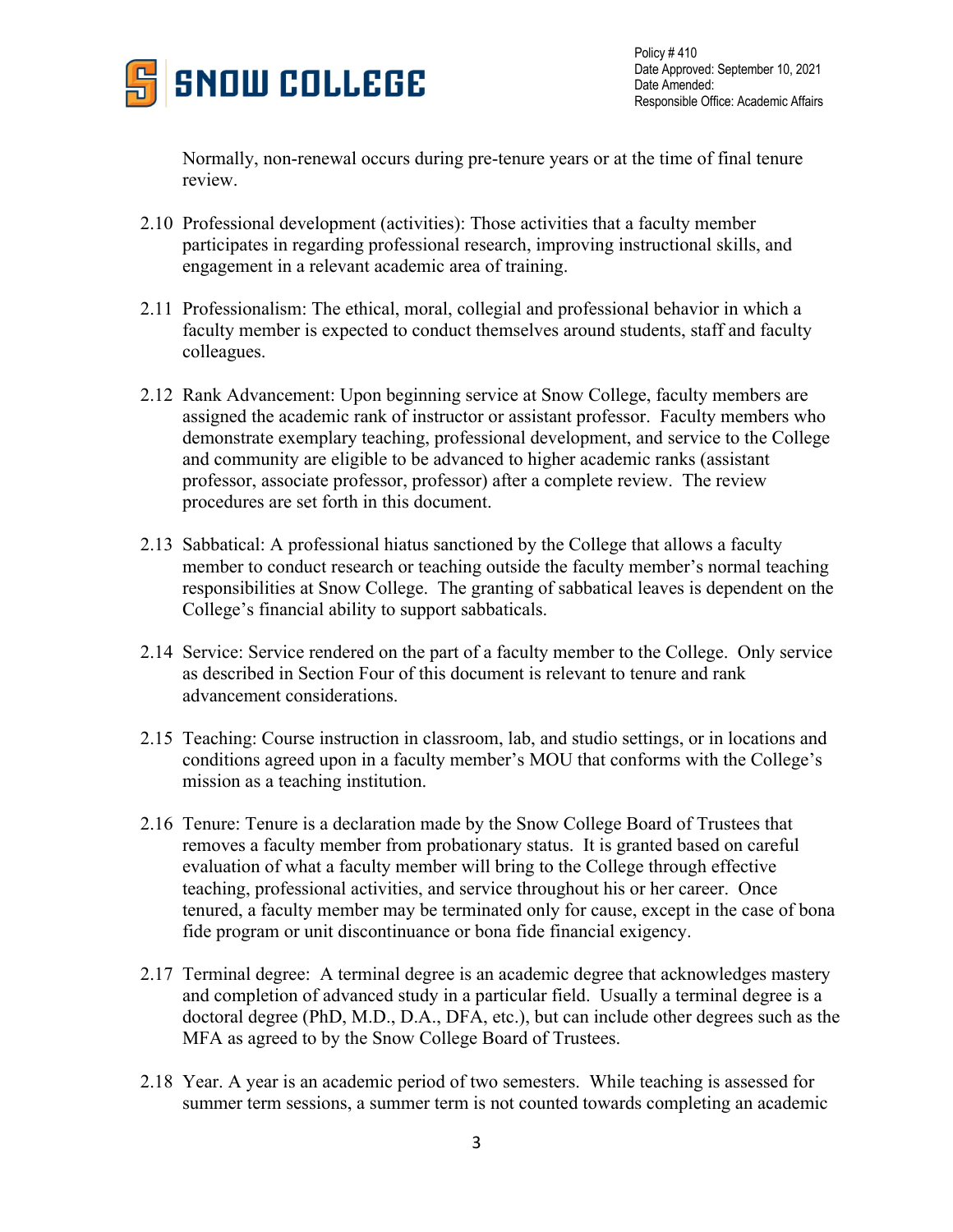

year. Completion means successfully teaching for the entire semester with no major absences. If a faculty member misses more than ten class days in a semester, the department chair, dean and CAO will determine how best to serve the needs of the students and the faculty member. A year typically includes full-time teaching for a consecutive fall and spring semester but, with approval of the ATC, may include two fall semesters, two spring semesters or a mix of fall and spring semesters or other special circumstances to achieve the required years of service to be evaluated for and qualify for tenure. Faculty members who take medical leave or another type of leave only count those years when they are actively teaching at Snow College towards their tenure clock. Time spent on an approved Sabbatical may also count towards a faculty member's rank advancement. A year may also include a mix of teaching and serving in administrative positions as provided in the Faculty Workload Document. A faculty member who is in the third or sixth year of service will be evaluated.

# **3.0 TENURE**

- 3.1 The laws of the State of Utah, policies of the Utah Board of Regents and this Policy of Snow College provide for the awarding of tenure.
- 3.2 Once tenured, a faculty member may be terminated only for cause, except in the case of bona fide program or unit discontinuance or bona fide financial exigency. If a program or unit is discontinued, the College shall make reasonable effort to give to each affected faculty member as much notice as possible but no less than six months' notice.
- 3.3 The Tenure consideration process is conducted by the ATC with the valuable input and initial efforts of a department-centered FET that evaluates individual candidates and recommends for or against their tenure. Faculty members in one-person departments will have their tenure consideration reviews conducted at the division level. College administration also has an important role in the tenure process. The ATC recommends candidates for tenure and/or rank advancement to the CAO and president. The president determines whether or not to forward the recommendations to the Snow College Board of Trustees. The Board of Trustees make the ultimate decisions on tenure.
- 3.4 The tenure process should be clear and fair to faculty members as well as the College. All proceedings connected with the tenure process should be professional and civil, keeping in mind that respect is owed to all parties involved with the process, especially faculty members who are devoting a large portion of their career to seeking tenure. All proceedings shall be kept confidential and not shared with anyone outside the process.
- 3.5 Tenure-track faculty members do not have tenure rights and serve in a probationary status, usually for a period of six years (twelve semesters) of continuous service as a tenure-track faculty member (the consideration period). Within the consideration period, a tenure-track faculty member must achieve tenure or face dismissal from the College. Any non-tenured faculty member, including those on tenure-track, may not be renewed, with or without cause, effective at the end of an academic year. Although typically the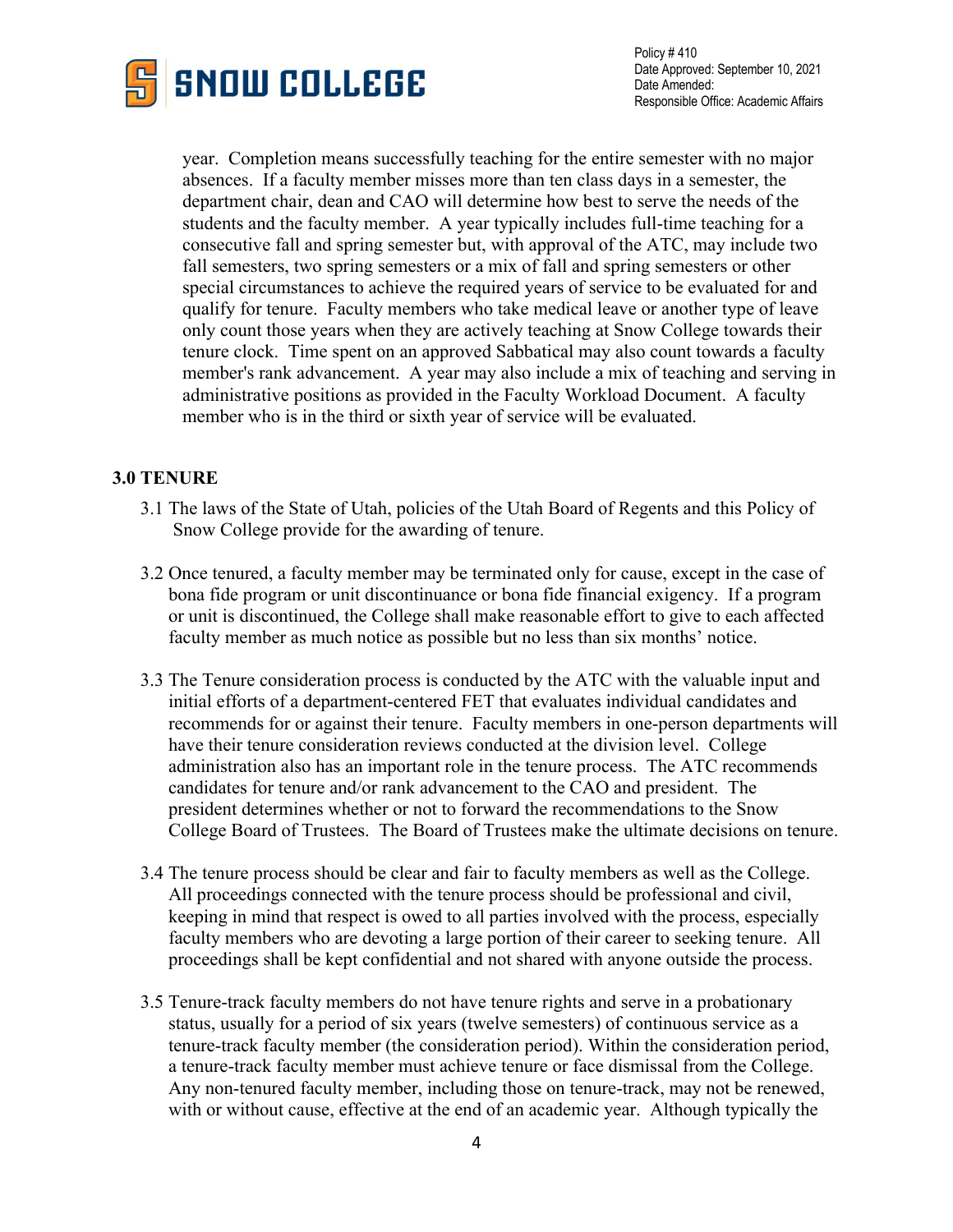

 procedures outlined in this Policy will be followed before a non-renewal is decided upon, non-renewal may be decided upon at any time and for any legal reason at the discretion of the administration. If non-renewal is decided upon, notice will be given to the faculty member of non-renewal no later than March 1 of the first academic year of service, if the appointment expires at the end of the academic year; or, if a one-year appointment terminates during an academic year, notice should be given at least three months in advance of termination. Notice of non-renewal shall be given no later than December 15 of the second academic year of service, if the appointment expires at the end of that year; or, if an initial two-year appointment terminates during an academic year, notice should be given at least six months in advance of termination. After two or more years of service at the College the minimum period for notice of non-renewal is six months before the expiration of an appointment.

- 3.6 An MOU will state the terms and conditions of every faculty appointment including whether a position is tenure-track. Any exceptions to the usual six years of service required for tenure consideration will be noted in a new MOU or in an addendum to the MOU.
- 3.7 During the consideration period, tenure-track faculty members enjoy the same rights of academic freedom that all other faculty members enjoy.
- 3.8 Special Considerations Related to Tenure.
	- 3.8.1 If a faculty member is hired mid-year (spring semester), he or she will follow the timelines established for faculty who are hired to begin in the fall semester that follows.
	- 3.8.2 The tenure consideration period is normally limited to six years (twelve semesters). It may be extended upon written approval of the President of Snow College for appropriate reasons. Such reasons may include approved FMLA leave or as a result of a reasonable accommodation for a disability. In general, the consideration period will not be extended more than one year. Exceptions will be handled case by case and reference the faculty member's MOU and letters of support by appropriate supervisors.
	- 3.8.3 Faculty members begin the final tenure review process in their tenth semester of service. The ATC considers the candidates application in the eleventh month of service. If a faculty member is evaluated for tenure and is not recommended for tenure, they will not be considered for tenure again. The denial of tenure will serve as notice of non-renewal.
	- 3.8.4 The tenure consideration period may also be shortened to less than six years (twelve semesters) upon written approval of the Vice President of Academic Affairs, after consultation with the Department Chair, Division Dean and the ATC. Examples of when the consideration period may be shortened are (1) previous exemplary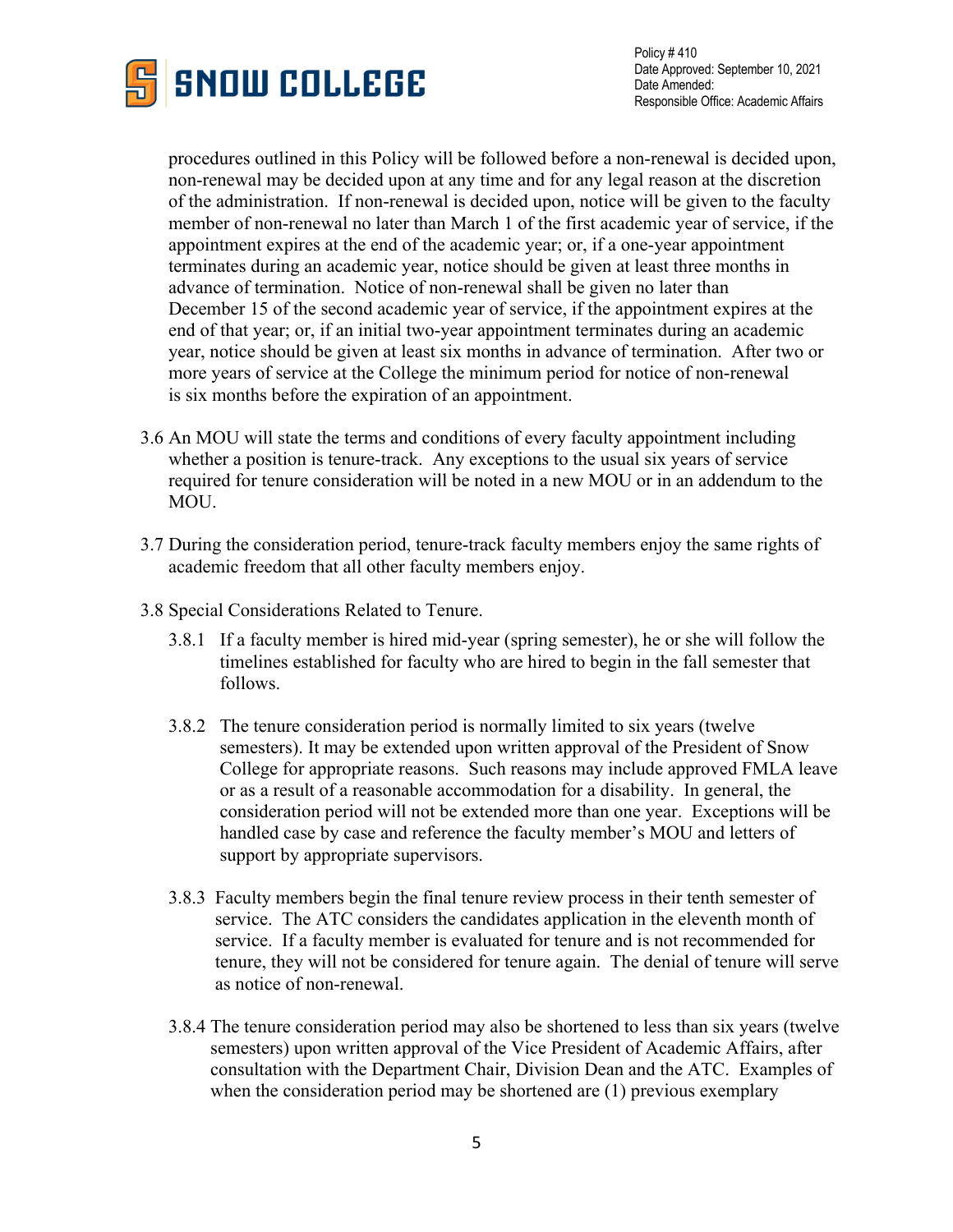

 experience as documented as a full-time faculty member at accredited colleges or universities, including Snow College, but credit may not be given for more than three years. Requests may be submitted before a faculty member is hired or at any time until the end of the second year of the consideration period. (2) Exemplary service as an administrator or staff member at Snow College. (3) For clearly meritorious reasons including tenure achieved at another institution. No faculty member may achieve tenure without at least one year of teaching as a faculty member at Snow College. Administrators and staff members being considered for tenure must demonstrate teaching proficiency before being awarded tenure. If the consideration period is reduced, the tenure-track faculty member should be placed on the evaluation schedule at the appropriate year; i.e., if a one-year reduction is given, the faculty member starts at the second year; if a two-year reduction is given, the faculty members starts at the third year, etc., except at least one pre-tenure review shall occur before consideration for tenure.

- 3.8.5 Full-time non-tenure-track faculty members (e.g., professional-track or term faculty) who switch to tenure track may request the ATC to apply up to three years of prior service toward the tenure consideration period if they have undergone annual dean reviews during their professional-track service. Once switched to tenure-track, they must undergo at least one pre-tenure review before applying for final tenure.
- 3.8.6 Full-time administrative staff who have achieved tenure status as a faculty member at an accredited institution of higher education at the time of hire at Snow College are eligible to apply for tenure at Snow College after one year of full-time employment. If tenure is awarded, the employee has the option at the completion of his/her full-time administrative assignment to become a full-time tenured faculty member within the appropriate department if there is a full-time tenure-track position available.

## **4.0 EVALUATION MATERIALS AND CRITERIA**

- 4.1 All faculty members will maintain a professional dossier that includes the following:
	- 4.1.1 A current curriculum vitae. This curriculum vitae will list faculty members' postsecondary education and certifications, including applicable coursework beyond their most recent degree; courses taught or developed for Snow College; other work responsibilities for which faculty members received Credit Hour Equivalency (CHE) or financial remuneration from Snow College; service given to Snow College, the profession, or the community without CHE or financial remuneration; professional presentations, publications, and creative works; and professional development that faculty members have completed that is applicable to their assignments. Faculty members will include when they were paid for service, presentations, publications, or professional development.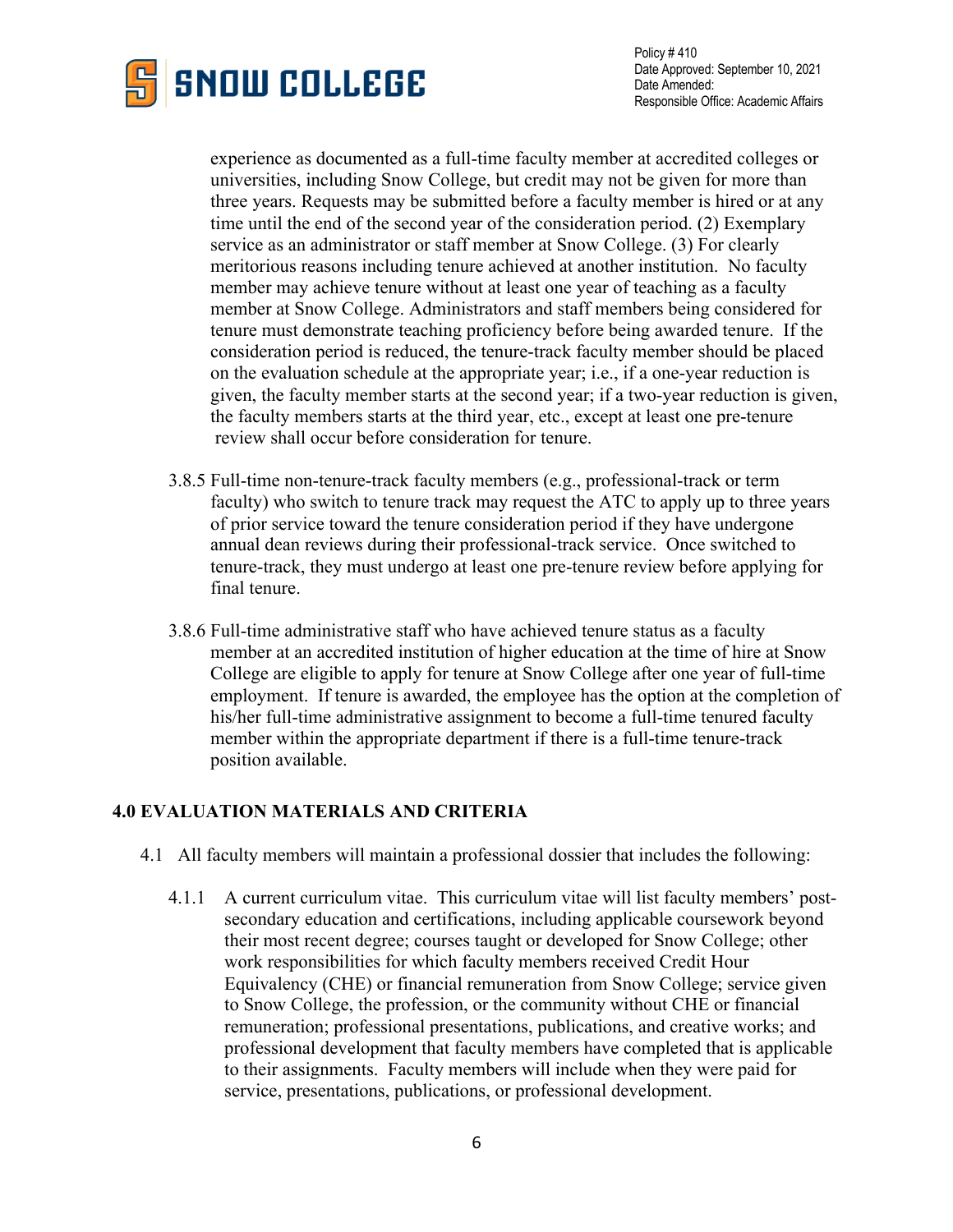

- 4.1.2 Memo of Understanding (MOU). Faculty members will keep their most recent MOU in their professional dossier. Older MOUs should be kept in the dossier.
- 4.1.3 Annual evaluations and Three-Year evaluations. Annual evaluations are conducted for tenure-track faculty members. The department chair will conduct the annual evaluation for tenure-track faculty members, and the division dean will conduct evaluations every three years for tenured faculty. Deans can assist department chairs in annual evaluations when the chair's evaluation load is particularly heavy. If a chair is not tenured, or is being evaluated, the dean may perform the evaluations. Deans will conduct the three-year evaluation once a faculty member is post-tenure. Annual and three-year evaluations include a review of the faculty member's teaching, professional development activities, and service. Deans are evaluated every three years by the CAO.
- 4.1.4 A Faculty Development Plan. A FDP is a plan that is crafted by a faculty member, with input and approval by the department chair and dean, and signed by their ATC division representative. The FDP states the faculty member's responsibilities and goals as a faculty member of their department and Snow College and how they plan to accomplish those responsibilities. A FDP shall take into account differing responsibilities between departments. (For example, a FDP for teaching in a Fine Arts department may include private lessons, College performances, and community plays or concerts as part of the faculty member's responsibilities. A FDP for Athletics may include competitions as part of the faculty member's responsibilities.)
- 4.1.5 Action Plan for Faculty (APF). An Action Plan for Faculty (APF) may be put in place for a faculty member when reviews by dean, chair, Faculty Evaluation Team (FET), ATC, or CAO (Chief Academic Officer) indicate that significant improvement is needed in one or more areas. Once an APF is created, the faculty member should actively work on improvement in all areas specified in the APF and should submit annual self-evaluations that clearly document those efforts. The dean or chair should follow-up with the faculty member regularly to offer support and to document APF progress. If one is created, the APF and documentation of improvement should be included in the dossier.
- 4.1.6 Current self-evaluations. Tenure-track faculty will submit annual self-evaluations to their dossier and tenured faculty will submit self-evaluations every three years. The self-evaluations will describe how well they have met evaluation criteria in teaching, professional development, and service. They will include information about their progress toward meeting their responsibilities and goals from their FDP (and APF, if applicable). They will assess their strengths and weaknesses, and how they have addressed weaknesses identified by students, peers, and chairs and/or deans. Tenured faculty who have an APF in place must complete annual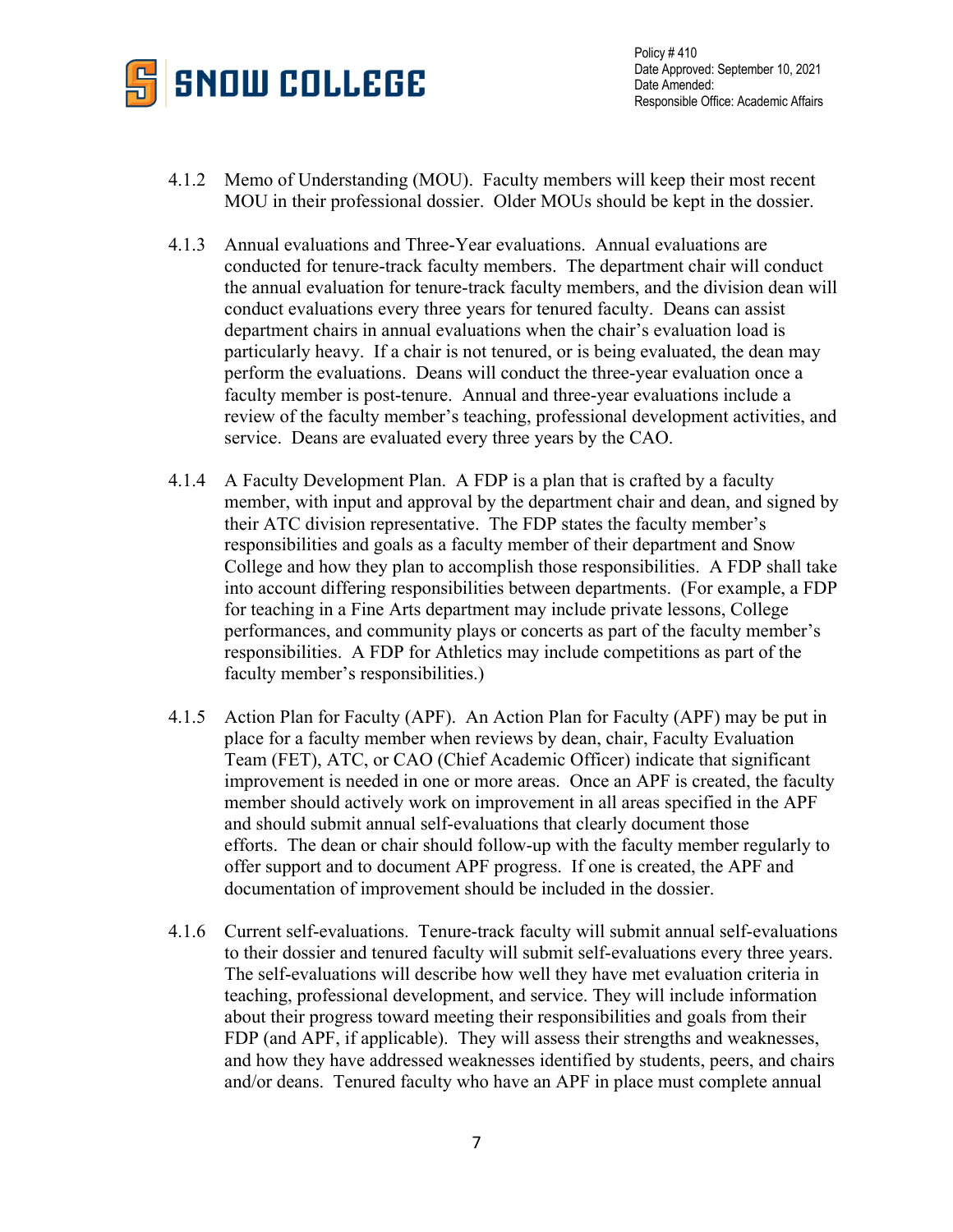

self-evaluations until improvement has been noted by the department chair and division dean.

- 4.1.7 Syllabi as distributed to students for all courses taught during the previous three years. (One syllabus submitted per course, not per section; e.g., a faculty member in the English Department would submit ONE syllabus for ENGL 1010, ONE syllabus for ENGL 2010, and syllabi for any non-composition courses taught during the previous three years.) Courses taught online or as a hybrid must have syllabi submitted for review, even if the candidate is teaching the same course face-to-face.
- 4.1.8 Sample assignments and assessments (e.g., quizzes, exams, essay assignments, research papers) used for courses taught by the faculty member. Not all assignments need to be submitted, but enough assignments should be submitted to give evaluators a full representation of work required in the candidate's courses. Evaluators may request all assignments be submitted if they feel it is necessary for a complete evaluation.
- 4.1.9 Any additional materials required by the faculty member's division.
- 4.1.10 Faculty members will send an up-to-date copy of their professional dossiers to the CAO's office when they are being reviewed by the ATC (see Section 5 for submission timelines). A faculty member may choose to update any information in his or her dossier as they feel may be useful in the evaluation process. FETs, department chairs, division deans, and the ATC may have access to the professional dossier for purposes of evaluating a faculty member's candidacy for rank advancement and tenure. The CAO, president, and members of the Board of Trustees may also view the dossier.
- 4.2 While faculty members will be evaluated on their dossier, evaluations may also include a review of the following:
	- 4.2.1 All previous self-evaluations, FDPs, APFs, department chairs' and deans' evaluations, student evaluations, and classroom evaluation reports throughout the candidate's career.
	- 4.2.2 Letters from department chairs, division deans, colleagues, and community members with information relevant in evaluating service to the College or the profession and professionalism as a member of the College community. A maximum of five letters may be submitted each year.
	- 4.2.3 The FET and ATC may or may not choose to interview candidates for interim tenure review, tenure review, or rank advancement.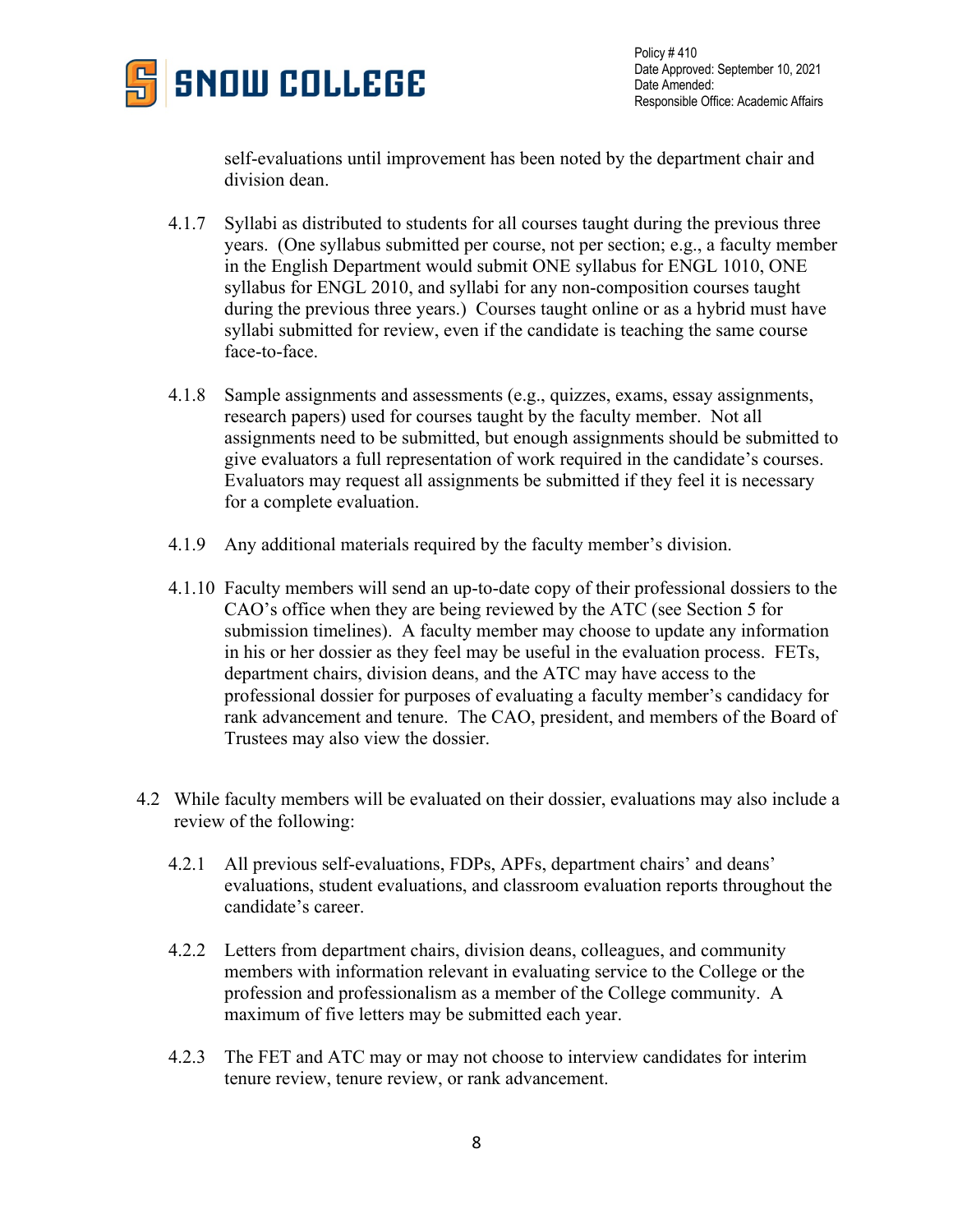

4.3 Each division has a unique place in fulfilling the mission of Snow College. As a result, it is acknowledged that faculty assignments often differ from one division to another. Therefore, each division will submit to the ATC an explanation of additional criteria and considerations their FDPs include that are taken into account when evaluating their faculty. The ATC will review these criteria and will work with deans to ensure that evaluation criteria are fair and do not diverge drastically from criteria in other divisions but the ATC will have final say on including additional criteria. Divisions will review their criteria and considerations on a regular basis and submit changes for approval as needed.

## 4.4 **Evaluation Criteria**

- 4.4.1 Snow College is a teaching institution. First and foremost, faculty members must be effective teachers and dedicated to fulfilling the mission of the College. Faculty members are also evaluated for professional development and service and collegiality. Faculty are rated as one of the following in each area of performance:
	- Exceeds Expectations
	- Meets Expectations
	- Needs Improvement

## 4.4.2 **Evaluating teaching**

- 4.4.2.1 Teaching is the most important factor in evaluation. Teachers who are effective:
	- 4.4.2.1.1 Offer courses that are engaging, relevant and rigorous. Material presented in each course is accurate, up-to-date and revised on a regular basis.
	- 4.4.2.1.2 Communicate course standards and learning outcomes clearly. They use appropriate teaching methods and align learning activities, assignments and assessments to help students achieve established outcomes.
	- 4.4.2.1.3 Motivate students with their mastery of and enthusiasm for their discipline and their respect and concern for students. They are available to help students outside of classrooms, labs, and studios, and seek to mentor them as appropriate.
- 4.4.2.2 Snow College recognizes diversity in teaching assignments across disciplines. A faculty member's MOU and the current Snow College Workload Policy should be taken into consideration when evaluating the nature and effectiveness of their teaching.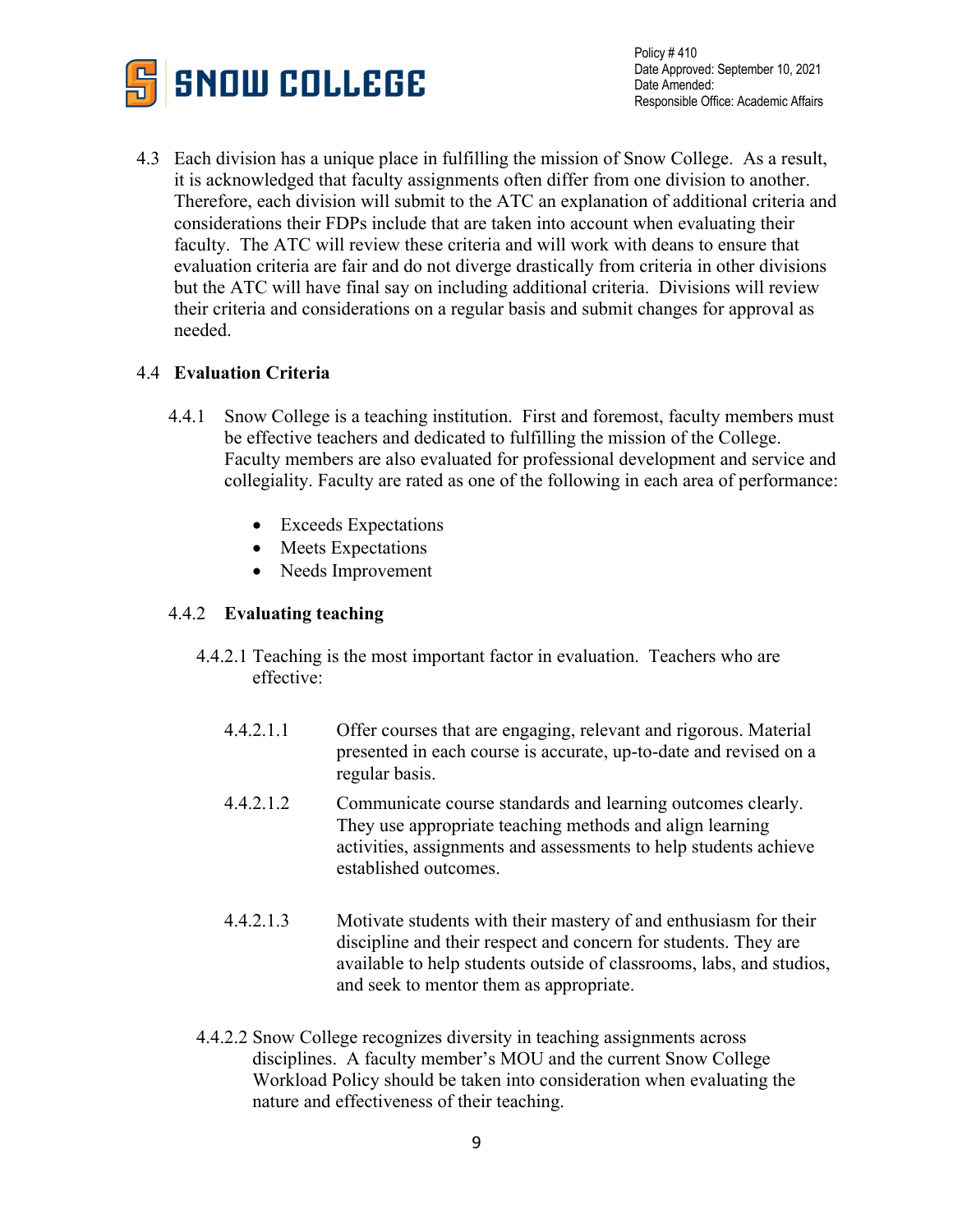

# **4.4.3 Evaluating Professional Development**

4.4.3.1 All full-time faculty members are expected to pursue activities that contribute to their professional development. Faculty members should consult with their chair and/or division dean to identify appropriate professional development goals and activities to support their teaching and other responsibilities. They should establish a realistic timeline for reaching goals and include this information in their FDP. Faculty members will report their progress to their chairs and deans on a regular basis, not less than once a year for tenure-track faculty members and not less than once every three years for tenured faculty members.

# 4.4.4 **Evaluating Service and Professionalism**

- 4.4.4.1 All full-time faculty are expected to participate in College governance by attending and contributing to department and division meetings. They must exhibit professional, ethical behavior, and cooperate with colleagues in and out of their departments and division to create a work environment where different opinions (about policy, academics) can be discussed without resorting to abusive language or behavior. Faculty members should serve regularly and dutifully on College committees or in other capacities of governance and activities that support the institution, including student recruitment and retention.
- 4.4.4.2 All full-time faculty are expected to participate in the regular assessment of programs and courses. They should be timely in completing assignments that include—but are not limited to—regular reviews of course syllabi and program outcomes.
- 4.4.4.3 Snow College values engagement and expects that all full-time faculty will model engagement by seeking opportunities to contribute to their profession and community.

# **5.0 SCHEDULE AND SEQUENCE OF FACULTY EVALUATIONS**

In general, this policy sets forth the schedule and sequence of annual evaluations and rank advancement and tenure evaluations. However, as experience informs this policy, the ATC may set a different schedule and sequence of events in a document titled "ATC Timelines" to be appended to this policy. The ATC timelines may change procedural dates, for example the due dates for when materials must be submitted or when various bodies meet to consider matters within their purview, but the substance of the policy shall not be changed.

# **5.1 Annual and Three-Year Evaluations**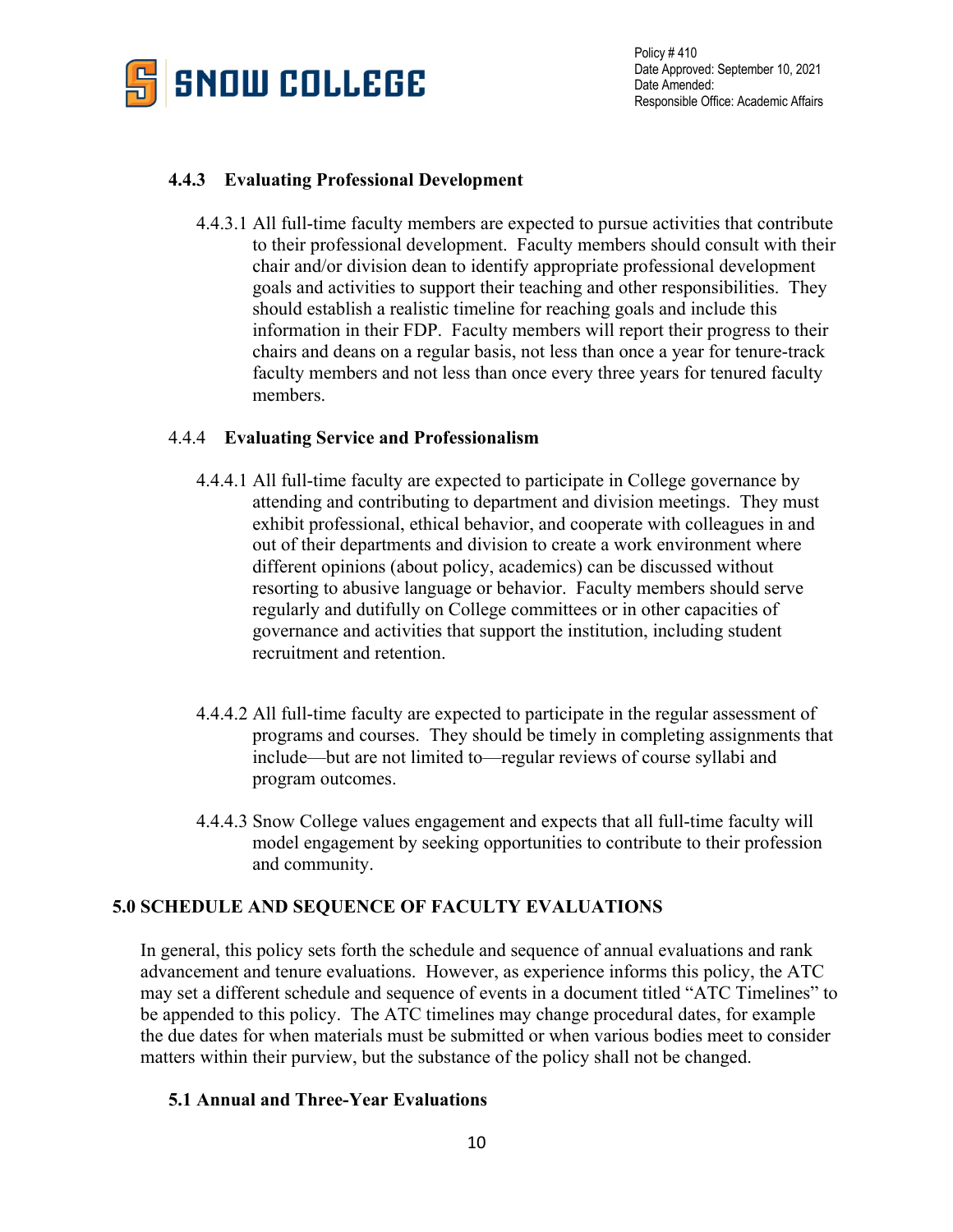

- **5.1.1** Regular evaluations are an important part of the tenure process but are also an important part of evaluating all faculty—tenured, tenure-track, nontenure track and adjuncts. Thus all faculty will be evaluated on a regular basis. Annual evaluations are conducted for tenure-track faculty members. The department chair will conduct the annual evaluation for tenure-track faculty members and the division dean will conduct evaluations every three years for tenured faculty. Deans can assist department chairs in annual evaluations when the department chair's evaluation load is particularly heavy or when the department chair is being evaluated. If a chair is not tenured, the dean may perform the evaluations. Deans will conduct the three-year evaluation once a faculty member is post-tenure.
- **5.1.2** The annual evaluation of tenure-track faculty will include:
	- **5.1.2.1** a review of the Faculty Development Plan;
	- **5.1.2.2** a self-evaluation;
	- **5.1.2.3** a comprehensive review by the chair or dean of teaching, professional development and service.
- **5.1.3** For tenured faculty, the three-year evaluation will focus on teaching and a review of the FDP and include:
	- **5.1.3.1** a review of the Faculty Development Plan;
	- **5.1.3.2** a self-evaluation;
	- **5.1.3.3** a comprehensive review by the chair or dean of teaching, professional development and service.
- **5.1.4** All annual and three-year evaluations will be conducted before April 15 of the spring semester.
- **5.1.5** If, as a result of the annual evaluation, a tenure-track faculty member is found to not be meeting the minimum standards required of a faculty member of his or her discipline, the department chair or dean shall meet with the CAO to discuss remediation, discipline or non-renewal. An Action Plan for Faculty (APF) will be completed by the chair, dean, and faculty member to guide performance improvement.
- **5.1.6** If, as a result of the three-year evaluation, a tenured faculty member is found to not be meeting the minimum standards required of a tenured member of his or her discipline, he or she is responsible for remediating the deficiencies, and the College shall assist through the completion of an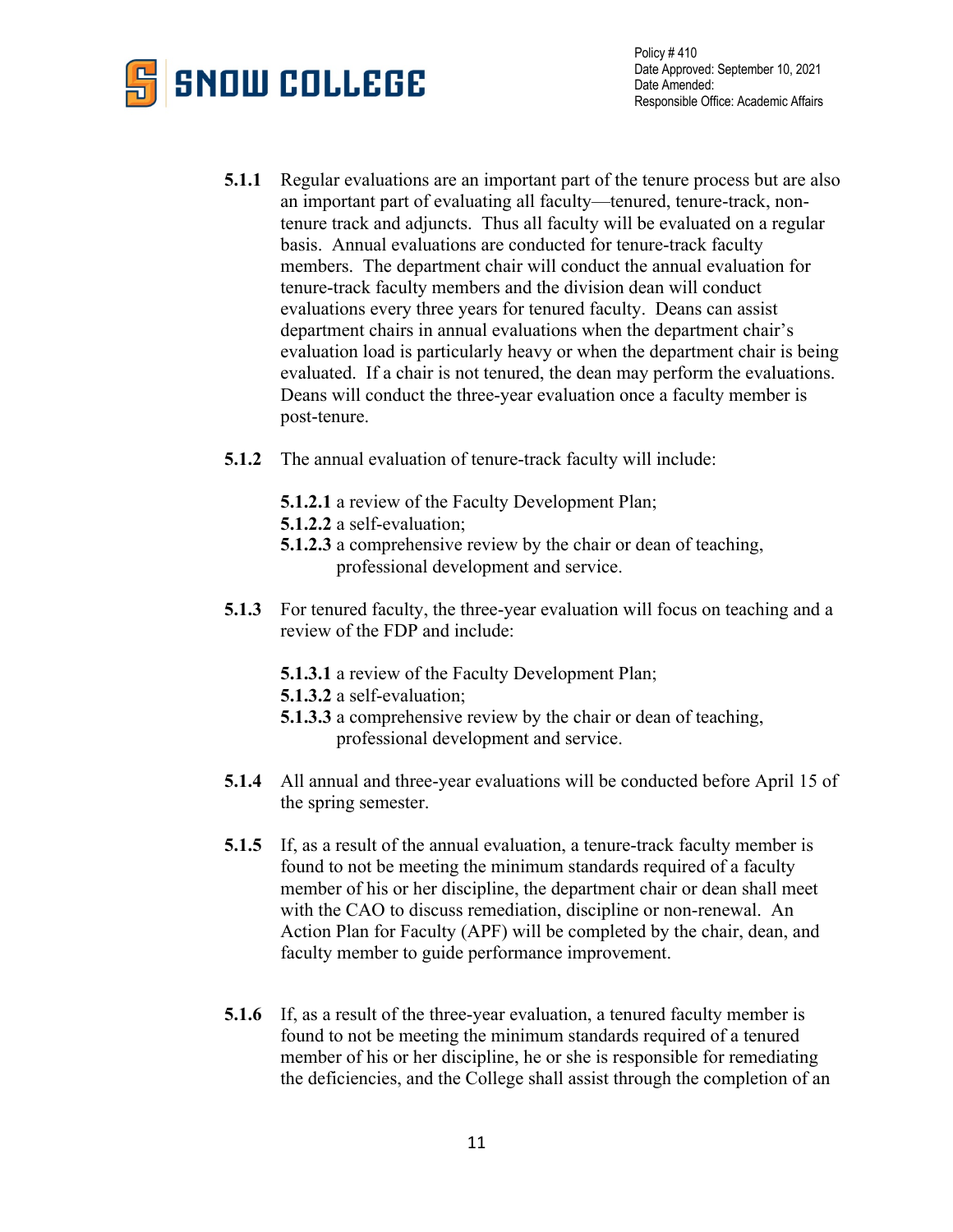

APF. A faculty member's failure to successfully remediate deficiencies may result in disciplinary action according to policy.

**5.1.7** Deans serve at the will of the administration as a dean but also have status as a faculty member. Persons serving as deans will have regular reviews as described above, either annually if tenure-track or three-years if tenured, with regard to their status as a faculty member. The CAO will conduct this review. The CAO also conducts an annual evaluation of each dean according to criteria established in the document entitled "Duties and Responsibilities of Deans and Department Chairs."

### **5.2 Tenure-Track Evaluations**

- **5.2.1** The ATC will evaluate tenure-track faculty members during their third year with regard to their progress towards tenure ("Tenure Progress Evaluation"). The ATC shall also evaluate tenure-track faculty with regard to a recommendation for tenure ("Final Tenure Evaluation").
- **5.2.2** Deans will organize a Faculty Evaluation Team (FET) for each tenuretrack faculty member who will conduct the first step in a Tenure Progress Evaluation. In addition to evaluating the faculty candidate, the FET also recommends for or against tenure. If the FET does not reach a unanimous decision, a dissenting FET member should submit a separate letter stating reasons why the FET member feels the candidate should or should not be recommended. The FET consists of at least two faculty members from the department (preferably) and/or division of the faculty candidate under review, and at least one faculty member outside the division. For small departments, it may be necessary to have all FET members comprised of evaluators from outside the department. The dean will appoint one tenured faculty member to serve as the Lead of the FET. The dean shall consider the input of the department chair, the division representative to the ATC, and the faculty member being reviewed as to membership of the FET, but the dean's decision shall be final. FET members should have the expertise required to adequately and fairly evaluate the candidate's teaching, professional development and service. Members of the ATC may also serve on an FET but may not serve as the Lead.
	- **5.2.2.1** A candidate may object to a member of the ATC or FET evaluating them based on bias. Prior to an ATC review of a candidate, a written objection should be made to the Chair of the ATC detailing the claim of bias. The Chair will convene a special meeting of the ATC to consider and advise regarding the objection. The ATC will review the objection, hear from the candidate and the objected to member, and then advise the Chair. The Chair shall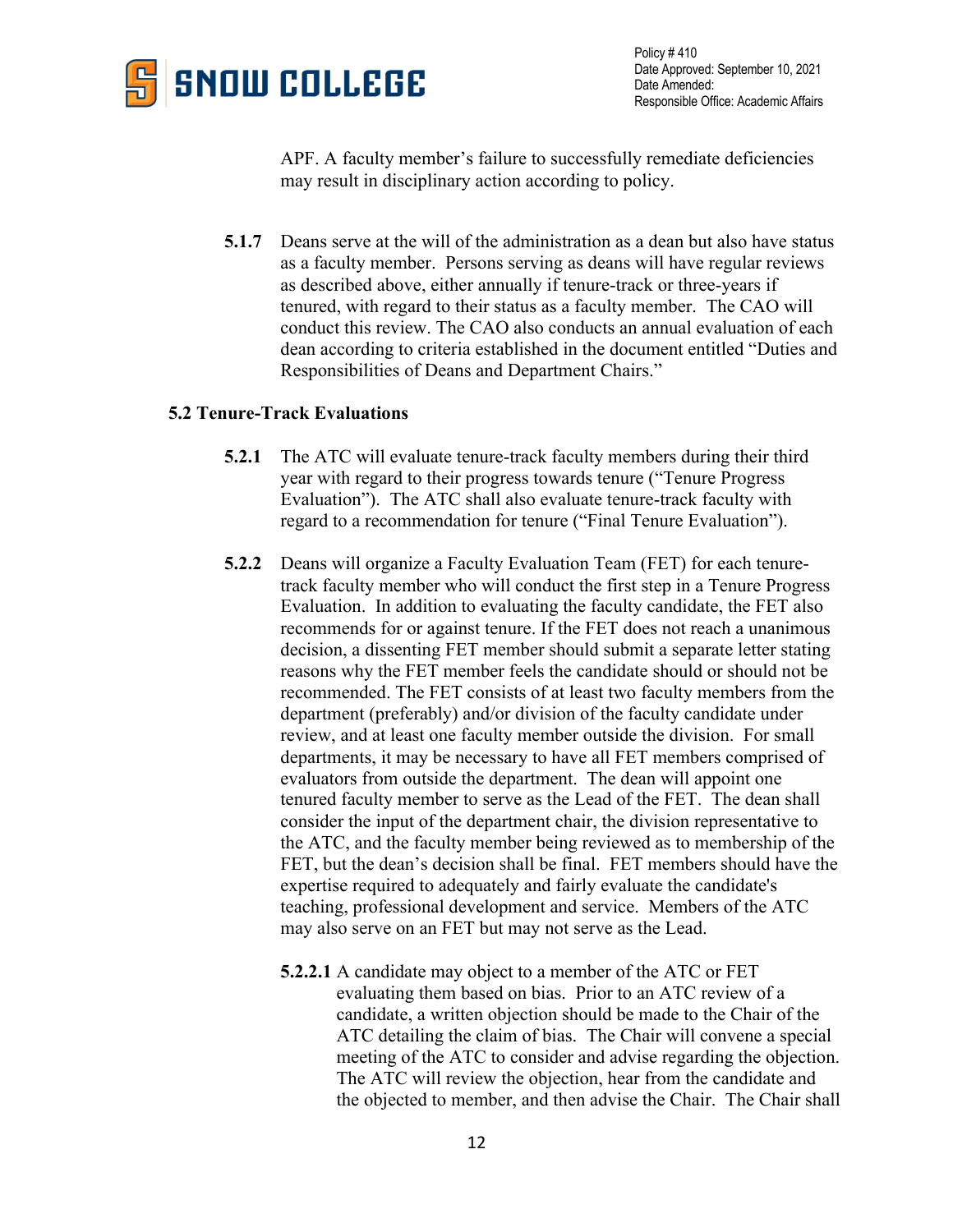

then rule whether the objected to member will be recused and replaced on a temporary basis. If the Chair of the ATC is objected to, the Faculty Senate representative will receive the objection, convene the special meeting, and rule. The Chair of the ATC will work with the division dean and/or department chair if a member of the FET is objected to by a candidate.

## **5.3 Third-Year, Interim Tenure Review**

- **5.3.1** This evaluation assesses in great depth the faculty member's progress towards tenure.
- **5.3.2** Candidates undergoing the interim evaluation submit their dossiers and a letter of application to the CAO no later than 5:00 p.m. of the second Friday of their fourth semester. The dossier should include the materials listed in section four of this document.
- **5.3.3** The FET will review the evaluation materials and evaluation criteria and may solicit the input of the department chair and/or dean and conduct further inquiry as it deems appropriate.
- **5.3.4** By 5:00 p.m. on the eighth Friday of the fourth semester, the FET will share their evaluation of the candidate with the candidate, department chair, and dean. The The candidate, department chair and dean should write notes of agreement or disagreement with the outcome reached by the FET. If it chooses to do so, the FET may recommend dismissal if they believe adequate progress is not being made towards tenure. The candidate, department chair and dean may submit additional information, including additional documentation and/or a rebuttal if they disagree with the evaluation. These responses must be submitted to the FET Lead by 5:00 p.m. of the tenth Friday of the semester. The FET may revise its evaluation if it feels a change is warranted.
- **5.3.5** End of fourth semester: The FET completes the evaluation and submits it to the ATC, including the candidate's dossier and any additional documentation and rebuttal that was submitted by the candidate, the department chair and division dean. If the FET does not reach a unanimous decision, a dissenting FET member should submit a separate letter stating reasons why the FET member feels the candidate should or should not be recommended. The FET's evaluation is submitted to the ATC no later than 30 days after the end of the semester.
- **5.3.6** Fifth semester: FET evaluations shall be reviewed by the ATC as part of their evaluation. The ATC may conduct further investigation, ask for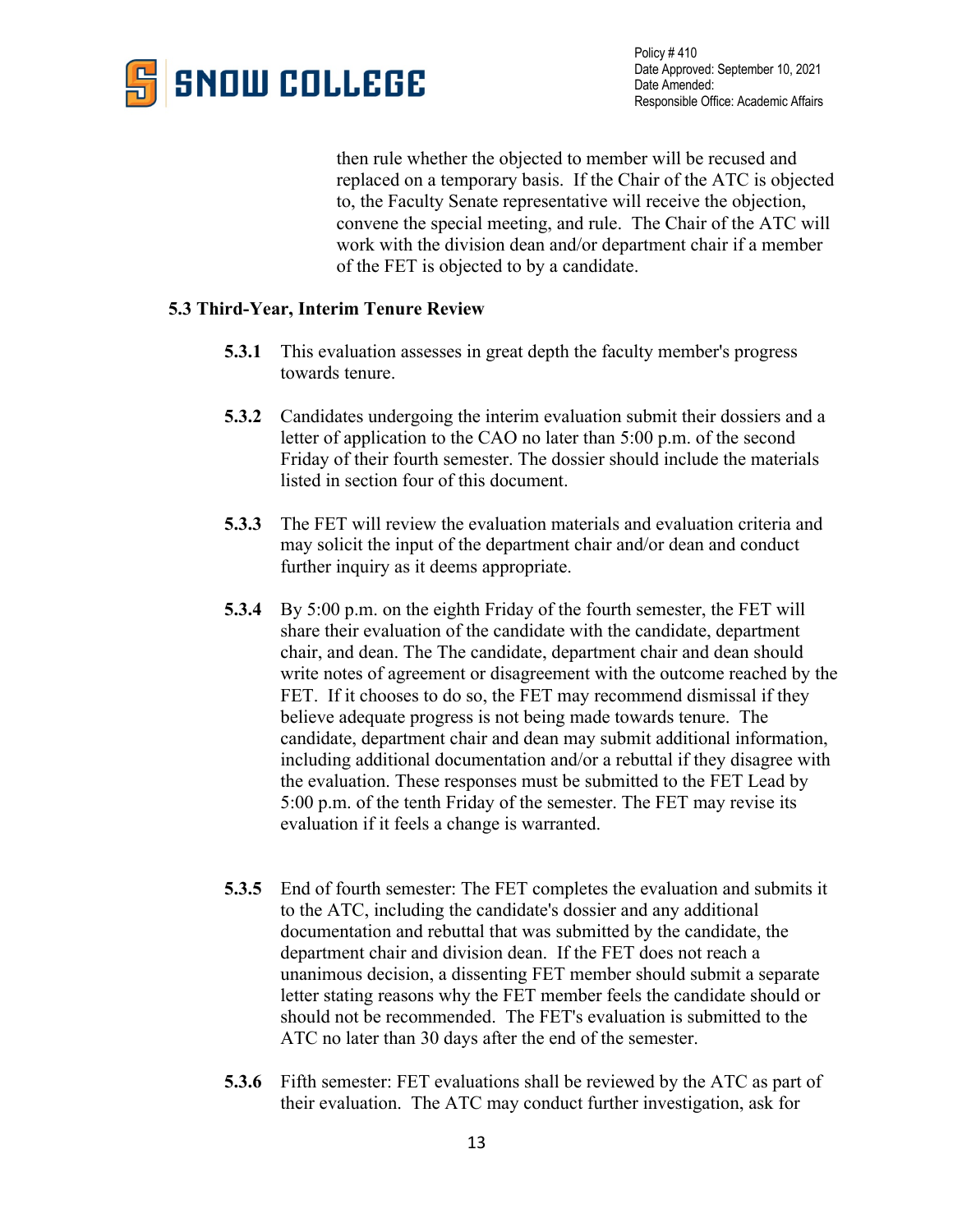

additional materials, interview persons including the candidate, chair or dean and otherwise act to fully inform itself of the candidate's qualifications and progress. After consideration and review by the ATC, the members shall vote and may:

- **5.3.6.1** Recommend the candidate's continued status as tenure-track.
- **5.3.6.2** Direct that further review and/or information gathering occur and set a due date for a follow-up report;
- **5.3.6.3** Issue a letter of progress or concern.
	- **5.3.6.3.1** A letter of progress may note any goals or areas for a candidate to improve in.
	- **5.3.6.3.2** A letter of concern should be specific as to deficiencies or concerns about the candidate's progress and include goals and remediation measures.
- **5.3.6.4** The ATC may also recommend dismissal of the faculty member to the CAO and President of the College.
- **5.3.6.5** The candidate is notified of the results of the ATC's evaluation and provided the letter of progress or concern.

#### **5.4 Final tenure evaluation**

- **5.4.1** The awarding of tenure is based on a record of effective teaching, professional development, service and the long-term needs of Snow College. There must be a compelling case to award tenure to a candidate. The tenure evaluation is done with utmost care and goes into greater depth than any previous evaluation.
- **5.4.2** In the tenth semester (or in the year the candidate is applying for tenure), candidates submit their dossier and a letter of application to the CAO no later than 5:00 p.m. on the second Friday of the semester. The dossier should include the materials listed in evaluation materials.
- **5.4.3** The FET will review the evaluation materials and evaluation criteria and may solicit the input of the department chair and/or dean and conduct further inquiry as it deems appropriate.
- **5.4.4** By 5:00 p.m. on the eighth Friday of the tenth semester, the FET will share their evaluation of the candidate with the candidate, department chair, and dean. The FET makes a recommendation for or against tenure.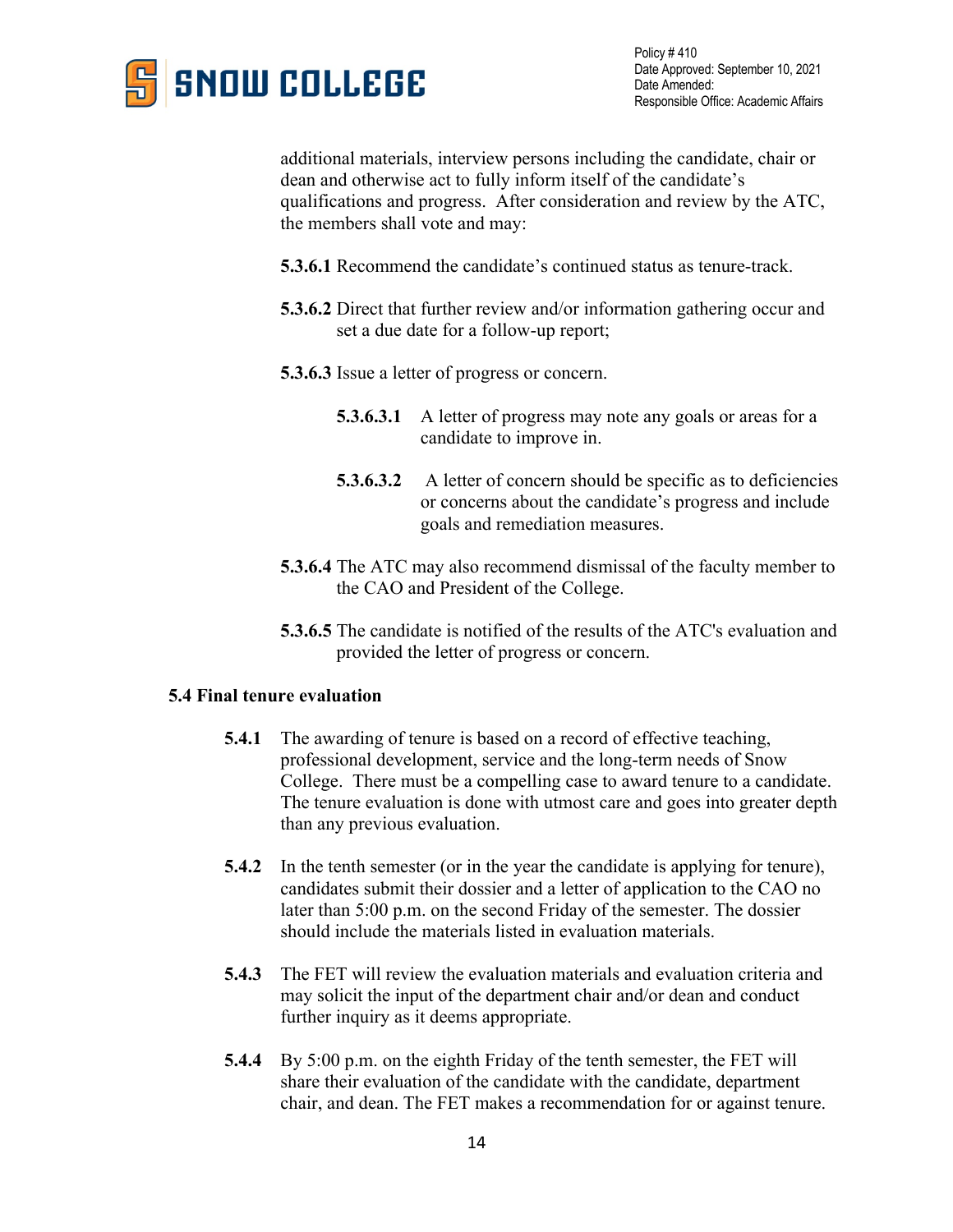

The candidate, department chair and dean should write notes of agreement or disagreement with the outcome reached by the FET. If the FET does not reach a unanimous decision, a dissenting FET member should submit a separate letter stating reasons why the FET members feels the candidate should or should not be recommended. The candidate, department chair, and dean may submit additional information, including additional documentation and/or a rebuttal if they disagree with the evaluation. These responses must be submitted by 5:00 p.m. of the tenth Friday of the semester. The FET may revise its evaluation if it feels a change is warranted.

- **5.4.5** End of tenth semester: The FET completes the evaluation and submits it to the ATC, including the candidate's dossier and any additional documentation and rebuttal that was submitted by the candidate, the department chair and division dean. The FET's evaluation is submitted to the ATC no later than 30 days after the end of the semester.
- **5.4.6** In the eleventh semester (or such earlier semester the candidate is applying for tenure): FET evaluations shall be reviewed by the ATC as part of their evaluation. The ATC may conduct further investigation, ask for additional materials, interview persons including the candidate, chair or dean, and otherwise act to fully inform themselves of the candidate's qualifications and progress. After consideration and review by the ATC, the members shall vote and may:
	- **5.4.6.1** direct that further review and/or information gathering occur and set a due date for a follow-up report;
	- **5.4.6.2** issue a recommendation for granting tenure;

**5.4.6.3** issue a recommendation against tenure.

- **5.4.7** The ATC will forward its recommendation and the FET's evaluation to the CAO.
- **5.4.8** The eleventh semester, or earlier semester when applicable: The CAO shall send the FET's evaluation, the ATC's recommendation, and his/her separate recommendation for or against tenure, to the president of the College. After evaluation and consideration of the recommendations and any other information deemed pertinent, the president may decline tenure or submit a recommendation for tenure to the Board of Trustees. The Board makes the final decision on all awards of tenure. The president shall report in writing his or her decision or the decision of the Board of Trustees to the ATC and to each candidate as soon as possible and prior to the expiration of the current contract.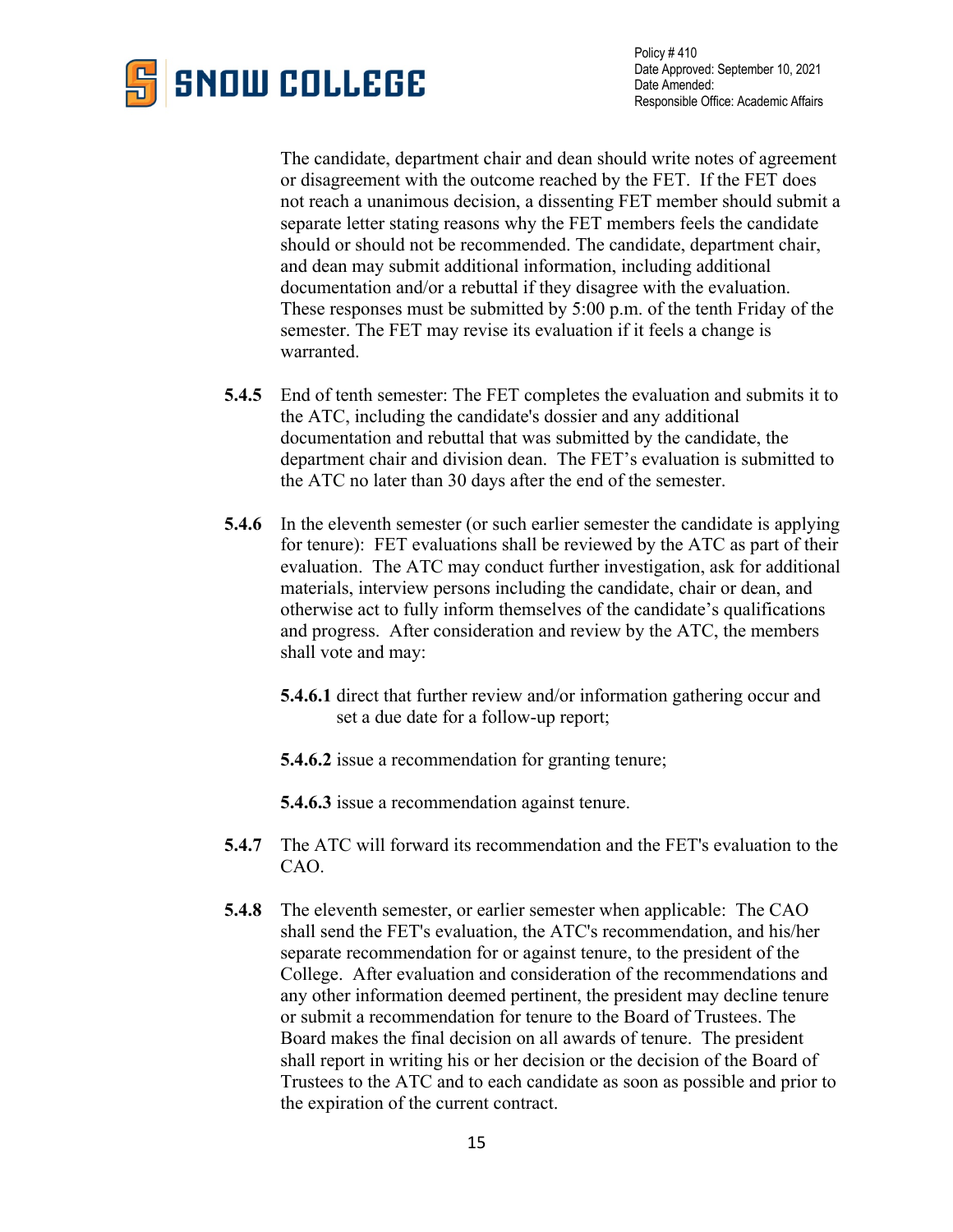

**5.4.9** In making its decision, the Board of Trustees shall carefully consider the recommendations of the FET, the ATC, the CAO, and the president; may interview the faculty member proposed for tenure; may interview other interested persons; and may seek and evaluate other pertinent information.

## **6.0 RANK ADVANCEMENT**

#### **6.1 Instructor and Assistant Professor Ranks**

- **6.1.1** Faculty members who hold a terminal degree at the time of employment will be awarded the rank of assistant professor when hired. Faculty members who are hired with degrees and certificates other than terminal degrees will be hired at the instructor level.
- **6.1.2** A faculty member who holds the rank of instructor may be advanced to the rank of assistant professor at the time of their interim review. The criteria for advancement are the same criteria as the interim year review. The candidate should request rank advancement at that time in connection with the review. The FET and then the ATC shall include in its review a recommendation for or against rank advancement and the recommendations shall be forwarded to the CAO. If the FET does not reach a unanimous decision, a dissenting FET member should submit a separate letter stating reasons why she or he feels the candidate should or should not be recommended. The CAO will review the recommendations and submit them together with his or her own recommendation to the president who will make a final recommendation to the Board of Trustees. If a faculty member is not advanced to the rank of assistant professor at the time of their interim review, he/she may apply for rank advancement in subsequent years, but must undergo another review by the FET and ATC and submit his/her dossier and address concerns that resulted in denial of the previous request for rank advancement. The dossier for a subsequent evaluation for assistant professor must be submitted to the CAO's office no later than 5:00 p.m. on the second Friday of the fall semester. The criteria for rank advancement are the same as the criteria for tenure. Under normal circumstances, the rank of assistant professor should be achieved by the time tenure is awarded.

#### **6.2 Advancement to Associate Professor**

**6.2.1** Faculty members who are at the rank of assistant professor for more than ten semesters may apply for advancement to the rank of associate professor. If desired by the candidate, a request for rank advancement may be made as part of final tenure review or a request for rank advancement may be made separately. If the request is made at a time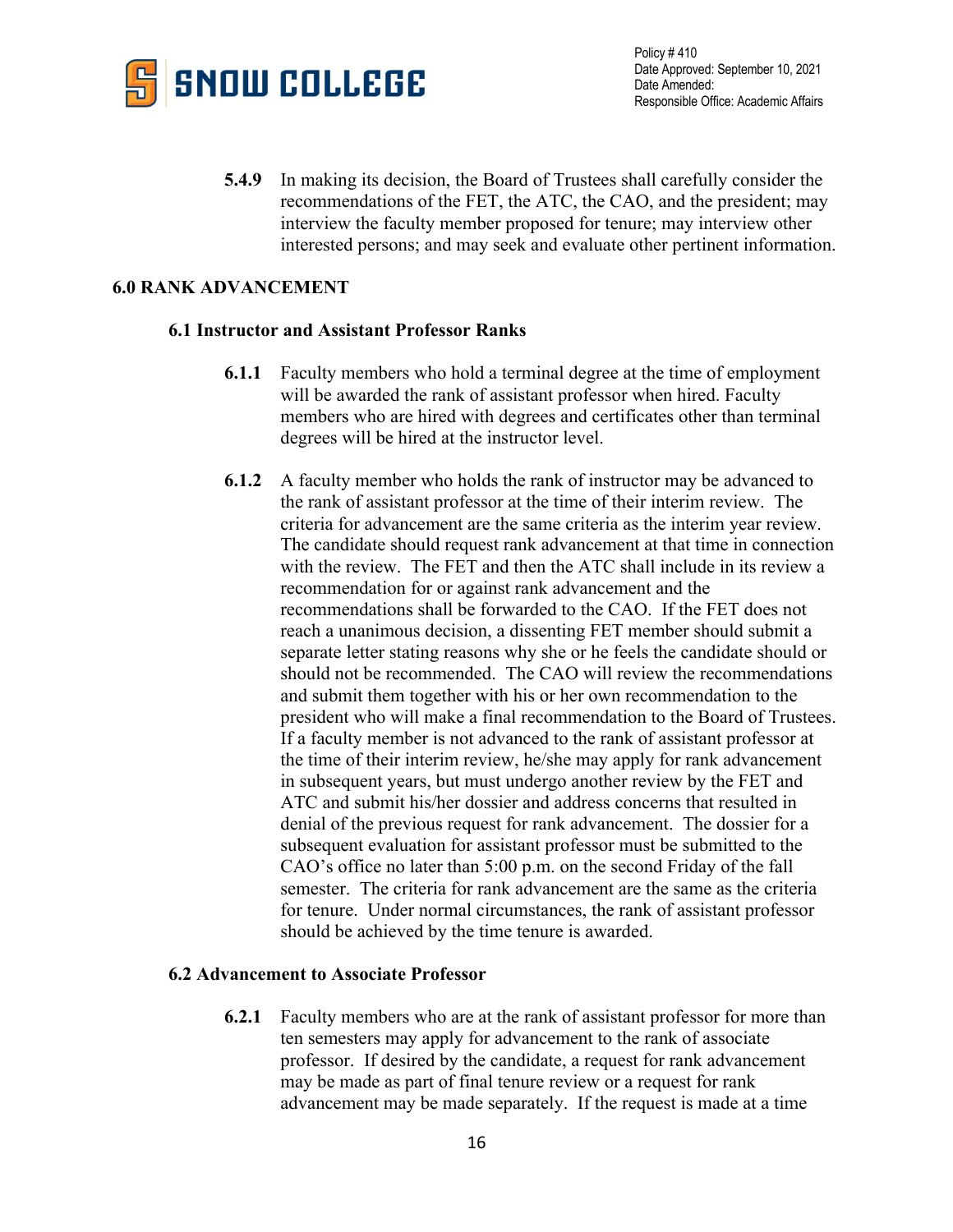

other than during the tenure review, the candidate's dossier must be submitted to the CAO's office no later than 5:00 p.m. on the second Friday of the fall semester. If a member of the ATC, including the Chair, is a candidate under consideration for advancement, his or her dean will designate another tenured faculty member to review the candidate's dossier and attend the deliberation and vote in the regular member's place. If the Faculty Senate representative is under consideration for advancement, the Faculty Senate president will designate a substitute.

**6.2.2** The procedure follows the final tenure review process.

### **6.3 Rank advancement to Professor**

- **6.3.1** Faculty members who have consistently given quality service to the College as an effective teacher and who have demonstrated a sustained record of professional development and service to the College may apply to be advanced to the rank of professor according to the following schedule:
	- **6.3.1.1** A faculty member with a terminal degree may apply to be advanced to the rank of professor after completing 16 semesters as an associate professor.
	- **6.3.1.2** A faculty member without a terminal degree may apply to be advanced to the rank of professor after a period of 20 semesters as an associate professor.
- **6.3.2** The procedure follows the final tenure review process. Candidates' dossiers must be submitted to the CAO's office by the second Friday of the fall semester. If a member of the ATC, including the Chair, is a candidate under consideration for advancement, his or her dean will designate another tenured faculty member to review the candidate's dossier and attend the deliberation and vote in the regular member's place. If the Faculty Senate representative is under consideration for advancement, the Faculty Senate president will designate a substitute.
- **6.3.3** If the FET or ATC recommend against rank advancement, the ATC will appoint a person to meet with the candidate and discuss the reasons why rank advancement is not being recommended, to be confirmed in writing. At any time, including after a recommendation against rank advancement, a candidate may withdraw his or her application. If the FET does not reach a unanimous decision, a dissenting FET member should submit a separate letter stating reasons why she or he feels the candidate should or should not be recommended. A candidate may apply for rank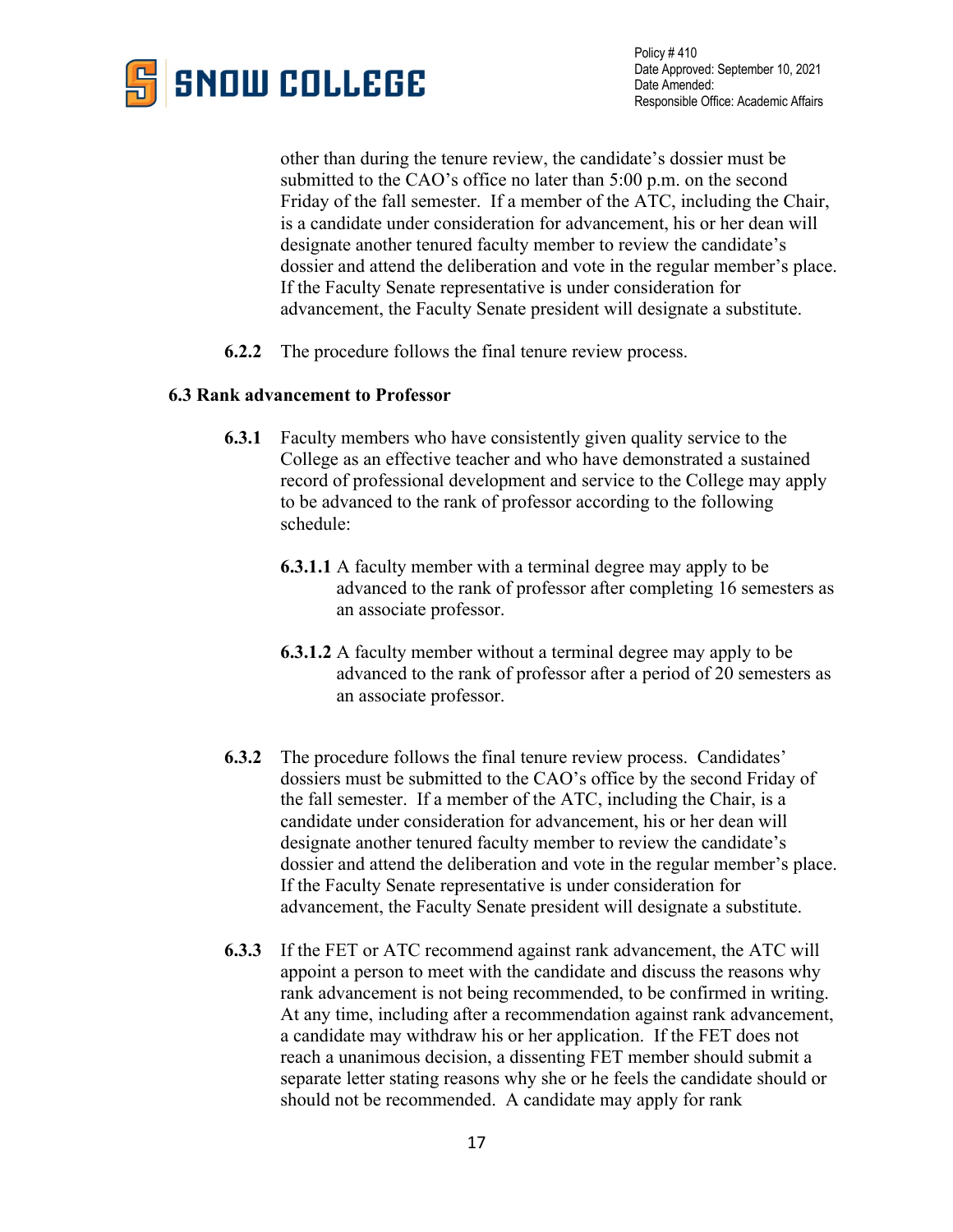

advancement once during any year in which he or she is eligible and may apply multiple times but not more than twice in any four-year calendar period.

# **7.0 APPEALS**

- **7.1** A faculty member who is denied rank advancement or tenure may appeal the decision by notifying the College President in writing within 30 calendar days of the decision and specify the grounds for the appeal. The College President will review the appeal and if it is untimely shall notify the faculty member that the appeal will not be considered.
- **7.2** If the appeal is timely it shall be forwarded to the Senate President who will appoint an Appeals Committee of five tenured faculty members: one from each academic division. Normally, the members of this committee should be members of the Faculty Senate, but the Senate President may, under rare circumstances, appoint faculty members outside the Senate to serve on the Appeals Committee. The candidate may object to any Appeals Committee member on the grounds of bias and must articulate the reasons why he or she thinks there is bias. The Faculty Senate President, in consultation with the College legal counsel, may investigate and shall determine if bias has been shown and if so replace that member.
- **7.3** The purpose of the Appeals Committee is to determine if the candidate has received the process dictated by this Policy. If the Appeals Committee determines the process has been followed, it will notify the candidate of the decision in writing and the appeals process is completed. If the Appeals Committee determines that the process has not been followed correctly, it will notify the ATC, the CAO, and the President, who will meet with the Appeals Committee to determine what steps should be taken to readdress the candidate's application and rectify mistakes made in the evaluation process, returning it to the point where a mistake was made. Any appeal must be filed with the president of the Faculty Senate in writing within 30 days after the candidate is notified of a decision. The process will then proceed in as timely a manner as possible.
- **7.4** In its discretion, the Appeals Committee may review an appeal and consider if reconsideration is appropriate because of mistake, misperception or other clear error. If the Appeals Committee determines reconsideration is appropriate it shall return the evaluation or rank advancement request to the level where error is perceived with a request to reconsider the matter and the reasons why reconsideration is requested. The evaluation or rank advancement request shall then be reconsidered and if the decision is changed proceed through the process from that point onward. Further appeals shall not be allowed.

## **8.0 ADDITIONAL PROVISIONS.**